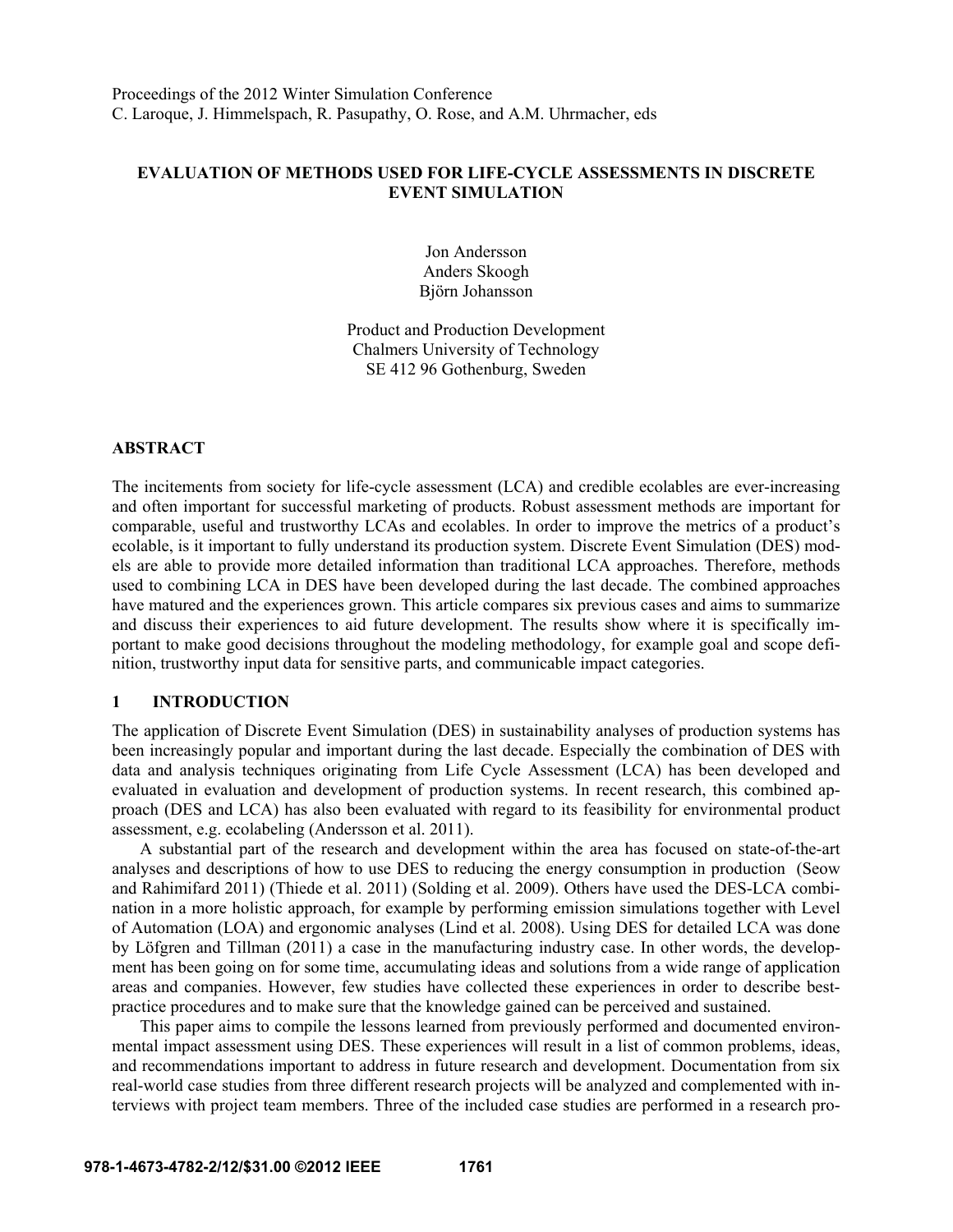ject called REELIV, one comes from a project called SIMTER (Lind et al. 2009), and the two remaining are performed in a current research project named EcoProIT (Andersson et al. 2012). The most important experiences are summarized and discussed. The paper aims to provide experiences that give future methodology development and applied cases a better base for success.

# **2 METHOD**

The aim of the paper is to summarize current experiences from environmental impact assessment in DES. The chosen approach is to gather and compile information from multiple, previously performed and documented case studies. The cases have all been performed from year 2007 and forward.

 The reports and working papers from these cases serve as a basis for the collected experiences. The reports are first reviewed individually to identify important sections, e.g. the analysts' experiences, review comments, and analyze parts with a major difference from the other cases. The important sections are then compared and analyzed in consideration to the result of the cases; see section 4. To fill possible gaps, the reports are complemented by structured and open interviews with project members.

 The cases were chosen from three projects: REELIV, SIMTER, and EcoProIT. REELIV was an early research project with the aim to evaluate whether it is possible to combine LCA with DES. SIMTER (Lind et al. 2008) took the idea one step further and used DES for LCA analysis in parallel with LOA and ergonomic assessments. EcoProIT (Andersson et al. 2012) is a current project aiming to develop methods and a tool for standardized environmental assessments in DES. The major motivation to use these projects is that the participating analysts in the project cases are available for interviews with the authors of this paper. Other cases exists, however the reports of the cases do not always comply with the aim of this paper. Contacts with involved personal were viable for those cases. Other cases that not were directly used in this review are presented in the introduction.

 The three cases in the REELIV project are all performed in the food industry. One case is chosen from the SIMTER project. This case studies both ergonomics, LOA and LCA at a manufacturing site. Two cases from the EcoProIT project are chosen. They focus on accounting ecolabel assessment for the production of one product.

 First part of the paper presents the cases shortly and explains important approaches and experiences from the case. The second part summarizes all the experiences and creates a list of how different approaches affect the result of the analyses. The last part discusses the experiences and gives advice for further practice and development.

# **3 CASES**

The cases are analyzed and compared against each other. The most significant differences is highlighted and discussed. The areas of specific interest for the analysis are:

- Scope and goal definition.
	- o The problem definition is compared with the actual results.
	- o The functional unit definition is analyzed for relevance.
	- o The purpose of the study is analyzed.
- The overall method used is analyzed.
- Verification and validation processes used are analyzed.
- The used impact categories or environmental result variables and how they impact the result.

(A functional unit is the unit that the study uses to count the environmental impact to, e.g. one product produced, 10 kg of product produced or the production plant)

### **3.1 Case Apple Juice**

The case (Persson and Karlsson 2007) is a study of an apple drink production line. The production line produced many variants of apple juices but all products basically used the same set of processes.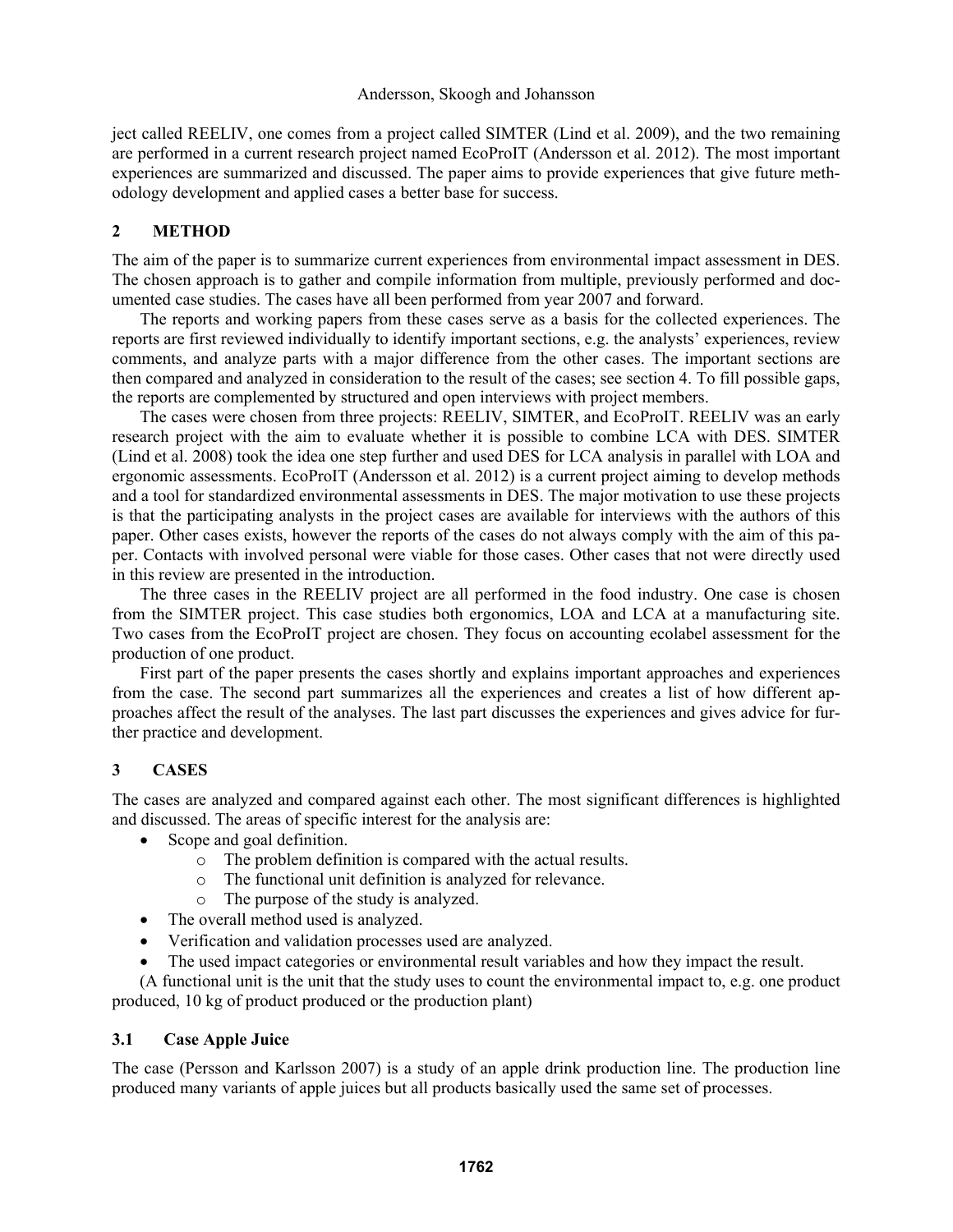The main purpose of the case study was to measure the most efficient batch size for the production line, both in regards to economic cost and environmental impacts. However, during the project additional scenarios and questions were added. The additional questions were analyzed using the same model, but requiring minor changes for the additional scenarios. The original model should therefore need to be flexible to enable changes for other analyses.

 The functional unit for the case study is set to the product mass of one kg. A liquid product could promote the use of volume as functional unit. However, the different product variants in the study all have a density very similar to water. Furthermore, many of the ingredients are also measured by weight.

The problem formulation is very broad and enables lots of room interpretation. As a result, it is not possible to trustfully judge if the results of the project fully answers what is asked. There are nice answers for the larger part of the problem. However, the project lack specific results and cannot be said to answer everything in the problem definition.

 The Method used during the project equals an extended version of Banks model (Banks and Nelson 2010). The method used here is essentially extended with processes for LCA steps. The resulting method is very extensive and detailed, while promoting a structured work progress. There are loopbacks for the experiment or scenario creation process which promotes building a flexible model from the start to enable the creation of additional scenarios later in the project.

 The model was validated against historical production rates and using face validation. Hence, the process part of the model was validated using good practice. The results of the validation were not completely positive; this was taken into account when using the result from the model.

 Validation of the environmental parts of the results do only considered waste and were performed using historical data. The results could not be fully validated, which was taken into account in the analysis of the results. No validation was performed for the output of used consumables or resulting emissions.

 There is no clearly defined impact category used for the comparison analyzes. The results that are used in the analysis are consumables, i.e. used water and energy used in processes. To analyze the model are also wasted products and emissions from used raw material used.

The main problem facing the model builder was to estimate the amount of waste produced by the system. From the company's' side there was very little data collected on waste products. The analyst had to estimate and calculate backwards from input-output relations to get the data. Moreover, there were major problems with the environmental data and it cannot be fully trusted.

This and all the other REELIV does not cover emissions from the facilities.

### **3.2 Case Cultured Dairy Products**

This case (Alvemark and Persson 2007) studies a production system producing different types of cultured dairy products in three parallel flows. The system involves highly automated equipment but requires a lot of human control and interaction. The production flow is complex and major generalizations for the production planning were inevitable.

 The goal and scope is focused on model creation rather than environmental analyses. However, the project also presents a couple of scenarios to be tested, analyzed, and compared. The goal is therefore to create a flexible model for analysis of different scenarios. This enables scenario design at later stages on the project timeline. Hence, more knowledge is gained about the production system before the scenarios are built.

 The functional unit for the model is mass, one hundred kg of product. This is convenient compared to using volume as the functional unit since the company historically measured their production and output in kilograms. The unit supports communication of the results to stakeholders at the company and facilitates usage and conversion of input data.

 The method used in the project is developed in the REELIV project. It is very much focused on the LCA part of the project. The project definition is explained in detail, however the implementation, validation and analyze phases are not given much room. The lack of focus on the validation part highlights the lack of validation for the project. Only face validation for the production flow is performed. No validation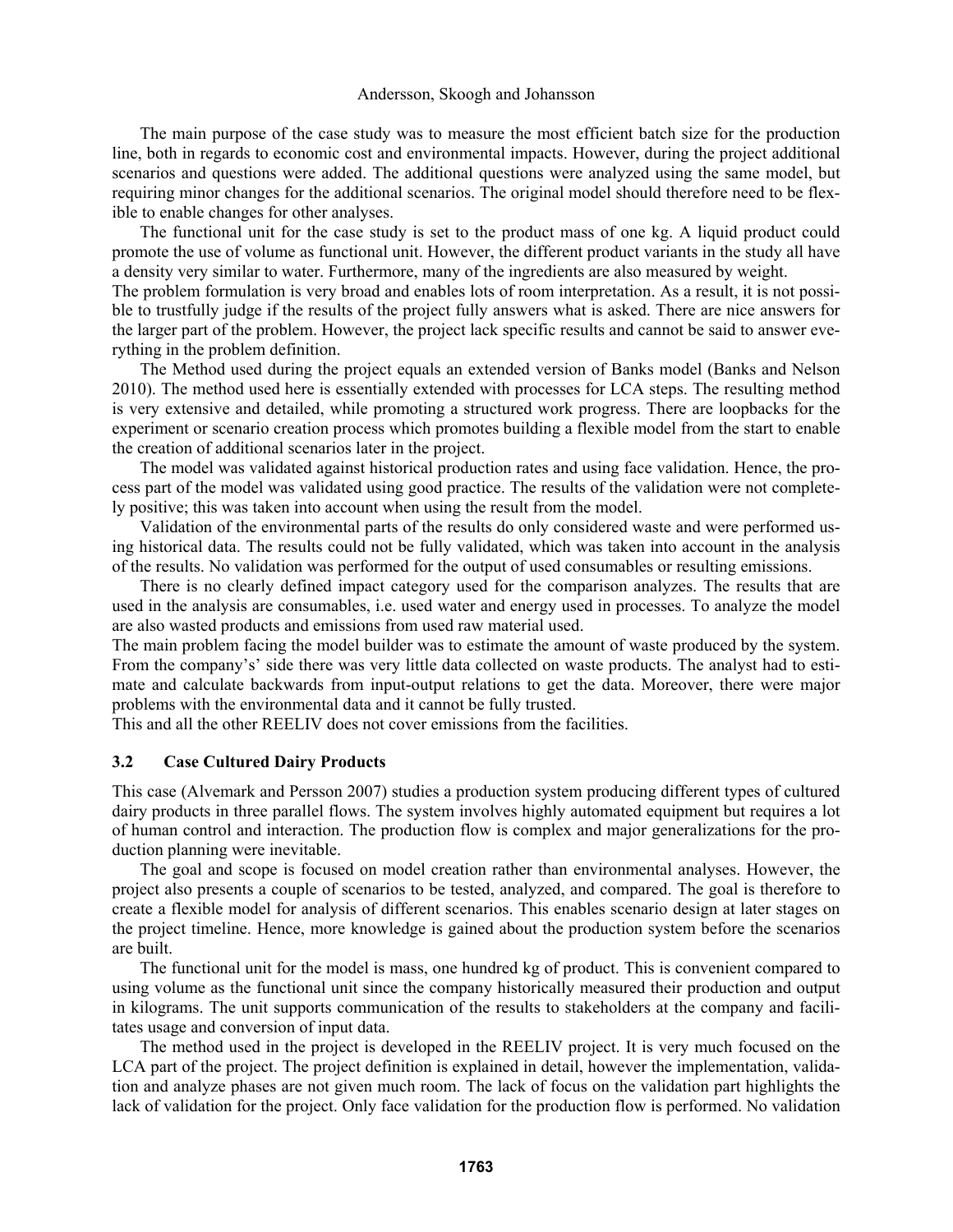of the environmental output such as assessing the usage of consumables or measure emissions is performed.

 The outputs of the model are consumables and energy in forms of oil, electricity, water and some toxic resources. Those were used as different ways to compare the processes and to analyze the different scenarios. It is sometimes hard for the reader to compare different consumables to each other. For some parts of the analysis, different outputs are aggregated to the impact category CO2 equivalents. This part is easier to understand for the reader. However, this is not preformed throughout the report, which makes some parts harder to follow.

 The major issue in this project was that it took a lot of time to build a robust model. The analyst would have liked to add more time on modeling and data collection. However, the model was detailed enough for the conclusions that are stated in the result which to a general extent answers what is asked within the goal and scope of the project.

### **3.3 Case Meat Products**

The case (Ingvarsson and Johansson 2006) studied a sausage production line. It was the first of three Master's thesis works within the project REELIV. Therefore no previous experience existed to support the case. The problem formulation focused on efficiency parameters and not on environmental impact assessments.

 The goal and scope for the project was to analyze the production line from both production efficiency and an environmental point of view. However, the project ends up focusing more on bottlenecks and economic analyses then on environmental assessment. The lack of focus on the environmental part in the analysis reduces the suitability to use the results to draw any major conclusions. However, seen as a complement to the main analysis the environmental part is still useful as an expansion of the results.

 The sausage mass (kg sausages) is used as the functional unit. Individual sausages have different weight. A functional unit of mass makes it possible to compare different types of sausages.

 Impact categories are not used. The output includes energy and meat consumption. No declaration of the actual environmental impact such as emissions is given. However, meat consumption is converted to energy to give an overall value. The energy used is aggregated and analyzed per production part. However, the results are more an outcome from the data collection rather than affected by dynamic aspects from the model.

 The project is only cover LCI (life-cycle inventory) information for meat production and the energy consumption in the processes. This system boundary excludes buildings, other raw material to the sausages and other supporting function that enables the production. This system boundary is used based on the assumption that the meat production is the most important environmental impact.

 The method used is the banks model with an additional part of data collection for consumables used. The method gives no or little support for structured environmental impact assessment. Hence, the result is very much focused on the economical perspective.

 The model is validated from historical data. Thus, only the process part of the model is validated. The environmental part is not validated.

#### **3.4 Case Automotive Industry**

The aim of the project was to create a simulation model from were a couple of analyses in ergonomic and environmental aspects. The ergonomic aspects was important for the case which lower the model specialization for environmental impact assessments. The technical system boundary for the project is only considering a small part of the production. However the analyze in this part is detailed.

 The project used and evaluated a tool developed in the SIMTER project. The tool is a plug-in to a discrete event simulation software program. All calculation are preformed based on the process times and LCI data for the consumables.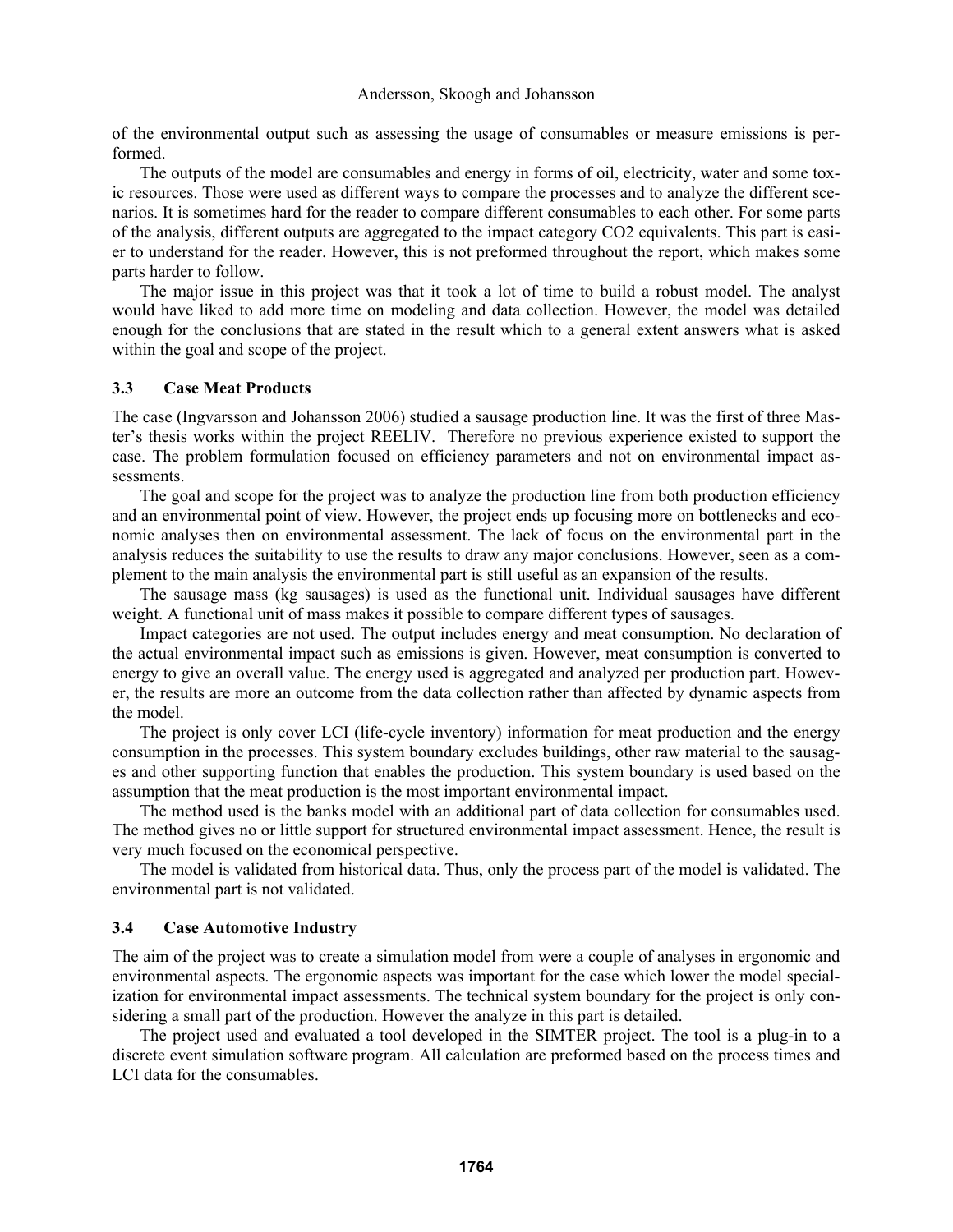The goal and scope for the LCA part is not very clearly defined. The project is focused on the evaluation of the tool and therefore not focused on the actual analyze results.

 As the functional unit they used the total production part per year. The unit is very brief and has to be coupled to the total output and usage of the plant. For the functional unit they only measured energy consumptions for the used machines and forklifts in the model. The impact from building and supporting resources is not evaluated. Likewise, no other consumables then energy is accounted for.

 The base model was compared to another more automated scenario. The problem for the new scenario was to get information for consumption of the new scenario. All energy consumptions for the model were collected from the equipment provider. The information from equipment provider is very general and not dependent on the product being processed. The result from the analyses is not validated and could be hard to use in a large extent for decision making.

#### **3.5 Case Fork Lift Part**

The project (Lindskog et al. 2011) analyzed manufacturing production plant creating lots of different parts for different costumers. The main project goal for is to analyze the environmental assessment of the functional unit one sub part to a fork lift. Secondary goals were to evaluate and suggest a method for environmental assessments in DES. Including to propose result indicators and important input data.

 The method used was developing during the project. Important part of the method is the structured data collection part. The different categories came with explanations and questions to ask for to determine how and where to find the data and information.

 The project also had a major discussion of allocation problem of overhead impacts e.g. building emission. The overhead impacts had to be allocated to different products produced in the facility. The project tested five different allocation methods to be aware of the how the choice would impact the results. ISO 14040 rank the allocation methods to first avoid allocation by system expansion, then to use physical parameters as a method and last to use economical parameters. The allocation methods used in this project used physical values though a system expansion in the very diverse manufacturing company makes system expansion impossible. In this case storage space was the best method for allocation of building emissions, but for some emissions delivery method was used.

 The output for the environmental analyses is Acidification potential (AP) and GWP. AP and GWP was easy to communicate to costumer and by the decisions maker.

 As verification process for the base model a static LCA was developed in parallel. This enables good verification of the environmental result against another study performed by another practitioner using the same input data.

The model was validated using historical data. But only the process could be validated.

#### **3.6 Case Steel Cans**

The goal and scope section defines that the steel cans GWP impact shall be measured. It states that a DES simulation model will be used for the analyses. The model should also enable reuse for other environmental impact for expanded use later.

 The method used is a development of the method used in the fork lift part case. The cases have the same accounting goal.

 The process parts energy use where measured individually where it was possible. Electricity for the individual process part was measured in detailed. However, used pressured air was harder to measure in detail. The centralized air compressor is used for the hole production facility and had to be allocated. For allocation the historical production rate between the other produced products was used. It was assumed that all different products used same amount of air per can.

 The simulation model is developed in multiple levels for the environmental impact calculation. For each steel can, the simulation model track process times and time in the production parts and facility. The output of the steel cans process times and extra consumptions from processes is send to an external calcu-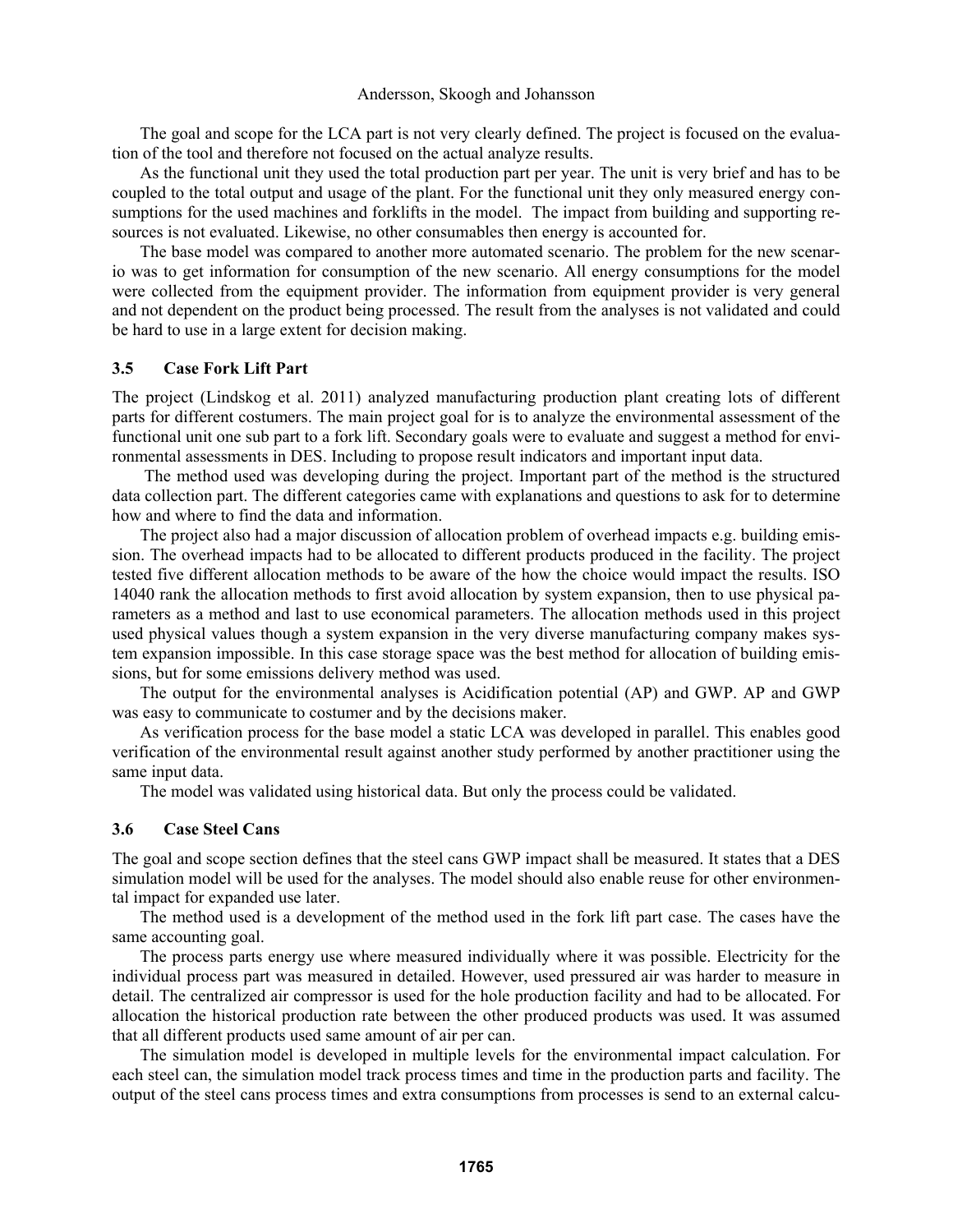lation sheet and calculated to consumables for the processes, e.g. one minute direct use of a machine is converted to the amount of energy used by the process in that minute plus additional used consumables. The consumables are then in third step converted to emissions from static LCI tables for respective consumable.

 Overall emission, i.e. buildings, standby time for processes and other support functions, is allocated primary to the products depending on for how long they stayed in the building, or evenly to all products that used the process that had standby emissions. The model is validated against historical data. However, no validation is preformed of the environmental impact results more than an internal review process. Verification is however performed by basic code checking and by summing all end resulting consumables and check against what should have been used.

### **4 SUMMARISE EXPERIENCE**

The cases can be put on a time line with the accompanied project, and the experiences extracted from those cases. The experiences are to some extent transferred to the next process.



**Figure 1 Experience time line** 

### **4.1 Method**

Compared to normal simulation approach the LCA approach needs some addition. The projects setup an extra definition on why we want to do this and what to use the model for. Models used to test many scenarios should be adapted and focused on the difference between the scenarios. Models used for undefined scenarios would have to have a broader focus when defined scenarios should include high quality information of the scenarios differences. Models used for ecolabeling should take a broad system perspective and have a holistic lifecycle perspective.

The method for the approach must account for extensive data collections, validation and verification.

### **4.2 Levels of aggregated equations**

To be able to manage the data and support verification of the environmental impact multiple levels of equation is important. Levels of equations refer to transparent result calculation model in where the total calculation is done as late as possible. Instead the emissions should be calculated on used consumables, which are calculated on lead times and process times. The output from the model is lead times for differ-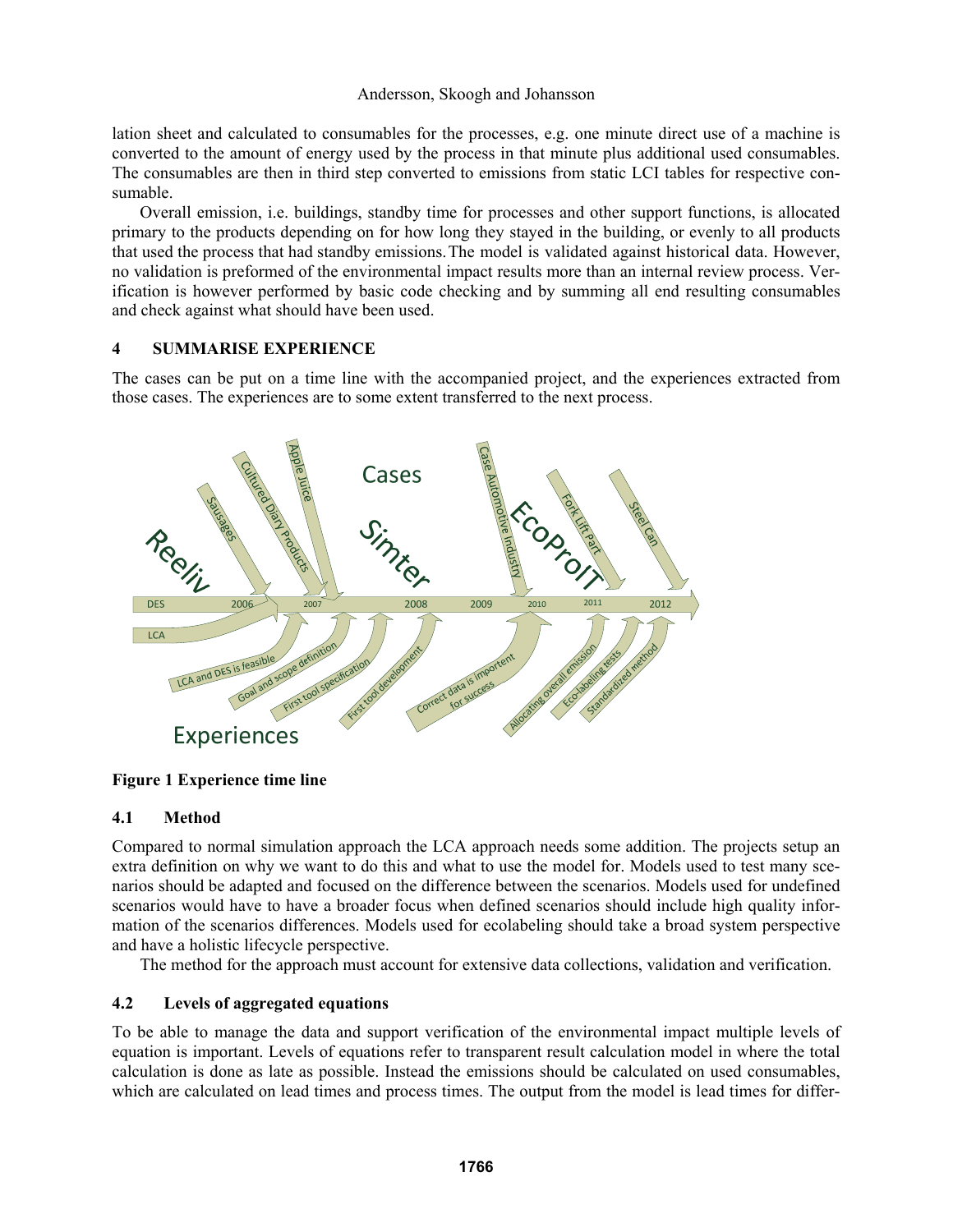ent part of the production for each product or functional unit (100g of sausages). From the process time the consumed consumables (energy, oil or steel) are calculated. From those consumables for each functional unit the emissions can be calculated from LCI databases.

 The level of equations also enables useful sensitivity analyses on the equations. By analyzing the constants in the resulting equation significant spots for the model can be identified. Sensitive parts can then be subject for a more detailed analyze.

## **4.3 Verification**

Verification of simulation models and calculations are important (Sargent 2010). In all the cases considered in this paper a part or all the environmental impact calculations are based on process outputs from simulation model. Therefor it is important that the model is fully verified before verifying the environmental calculations.

 The first action is to internally review all equations and verify that they calculate what is supposed to. This demand well documented equations. Leveled equations where it is possible to sum total used consumables support effective verification.

 The fork lift part case attempted to verify their code by preforming an external LCA based on the same input data. The method was resource extensive but give the modeler extra verification validity. Discussions with the modeler gave new inputs to both approaches.

# **4.4 Validation**

To validate the process data all the cases used historically input and output methods. As for verification it is important to validate the simulation model before validating the environmental calculations. Hence, the environmental output is based on the process data in the model, ISO 14044:2006c (2006b).

 The only practical method to validate an LCA is to use external reviewer. Likewise is it the only validation method when using discrete event simulation. However, much can be done to ensure quality. If the information is only used internally and for scenario comparability there will not be a need for more than a rigid verification process of the environmental impact calculations.

### **4.5 Waste management**

There are two waste problems; the first is related to data management and LCI data. In the food industry cases the problem with the waste was to measure the amount of wasted food. The modeler performs many estimates which are hard to validate. Depending on how the wasted products are treated by the waste management system the LCI data changes a lot. Steel is highly recycled. The correct input data has to be used for the right waste management. In the food industry cases the problem with the waste was to measure the amount of wasted food. The modeler performs many estimates which are hard to validate.

 The second is related to trashed products that already have accounted emissions. Those emissions have to be allocated to other products. In the food industry cases all emissions the wasted product was responsible for are allocated to the other product. The cases when batches were the cause of waste the wasted products emissions were allocated to the next batch. The steel can project had good data for wasted product. Emissions from trashed cans were allocated to the specific batch processed at the time.

# **4.6 Input Data Management**

Major problems for all cases are to gather data. The problem with finding LCI data is connected with the lack of databases containing information representing all consumable. It mostly impossible to find LCI data that perfectly fits into the model. Assumptions and adoptions of existing dataset must be done to avoid extensive data collection. For the processes, process speeds, breakdowns repair times need to be collected in enough quality. Moreover, for the process the used consumable needs to be measured. To de-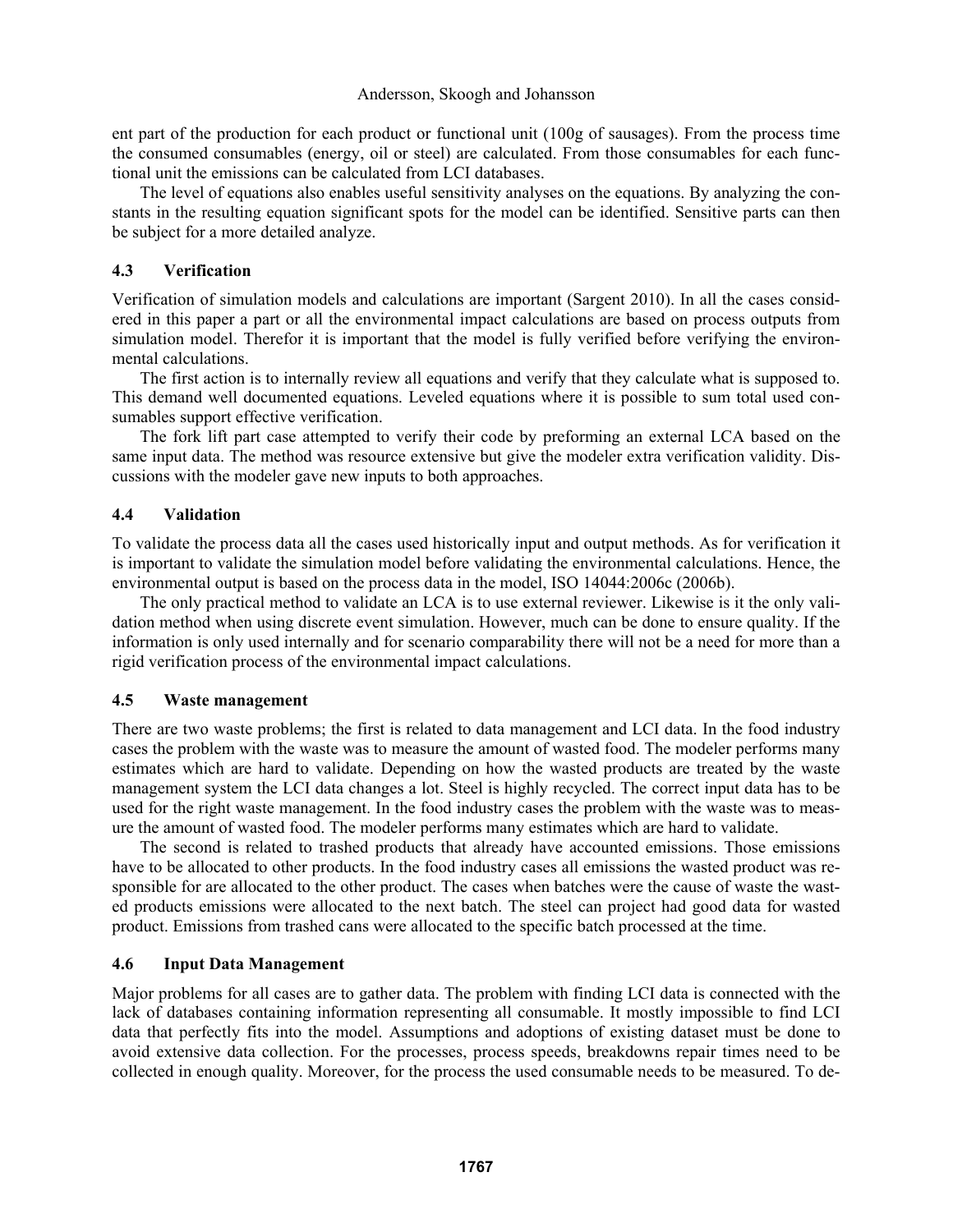cide if correct quality is reached, a sensitivity analysis can show which data that need the most detailed data.

### **4.6.1 Individual Process Electricity Measurements**

Most of the cases use own estimations or data from equipment suppliers. Such data will increase the uncertainty of the output data. In the cases with individual measurements for processes it is easier to distinguish the amount of energy used for actual processing compared to support functions (e.g. idling machines or building energy consumption). For manufacturing processes each state for the machine has to be collected (Skoogh et al. 2011) i.e. one static value for processing, one for idle, one for standby etc.

### **4.7 Impact Categories**

All the early except the diary product projects primary assess energy use for the processes in the production. Use impact categories to highlight the actual problem with the emission for the product. The dairy product project sum the output in  $CO_2$ ,  $SO_2$ ,  $NO_3$ , and ethane equivalents. This makes it easier for the reader to analyze the results than to look at a table with a lot more small different emissions. However, the two last projects and sum the total emissions from the consumables to environmental impact categories corresponding to environmental problems. The impact categories used is GWP (green house potential) and AP (acid potential). This approach is easier to communicate than some chemical product name.

### **4.8 End of life**

Only one project had a holistic with of the can lifecycle. The steel can project used LCI data that considered steel made from 80% recycled material, which is the world's total average (updated 2007) (ELCD 2012). For a project with the purpose to label the product with environmental impact it is convenient to use a holistic life cycle view.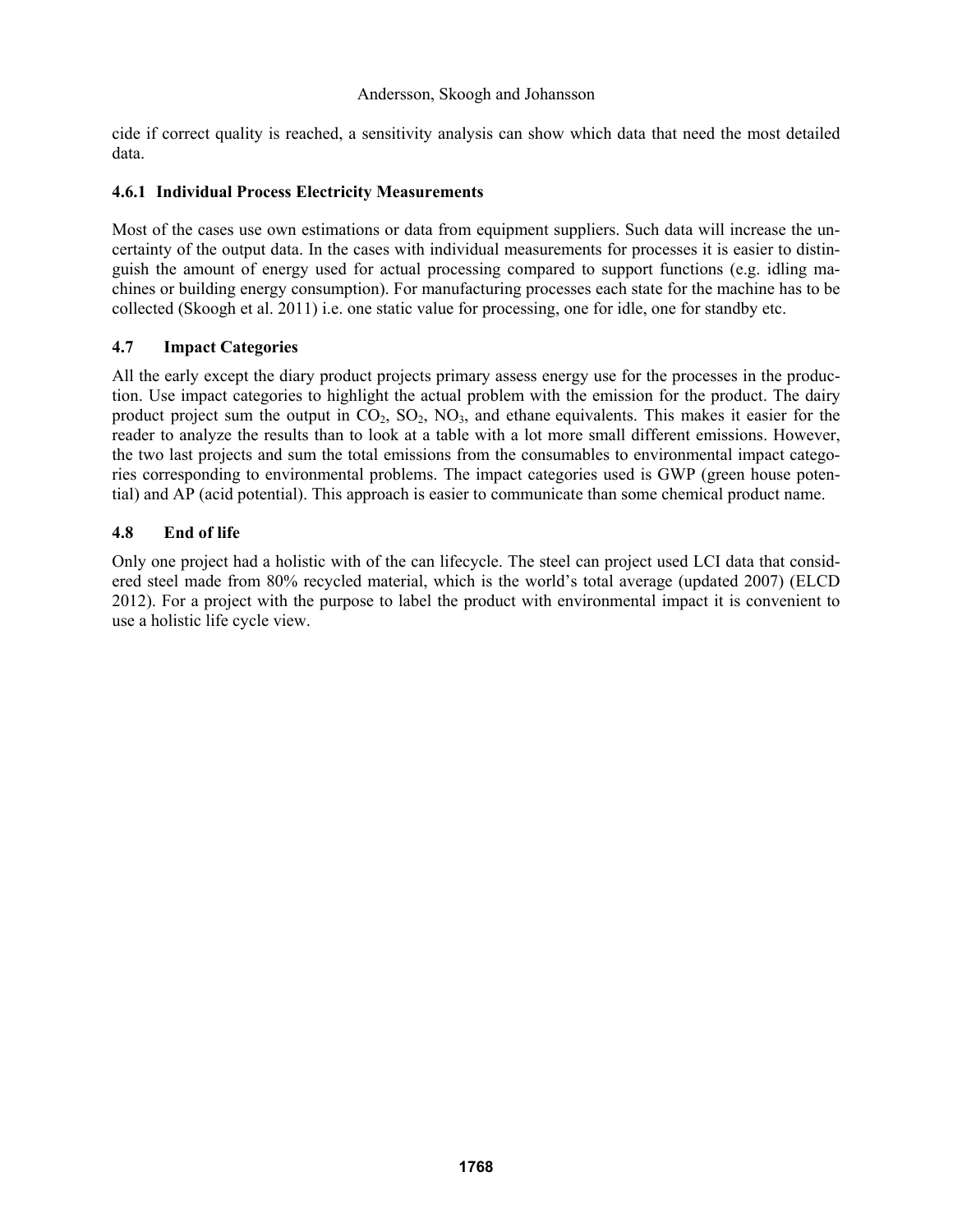|                                       | Apple juices                                                        | Sausages                                             | Dairy products                                  | Automobile parts                               | Fork lifter part                           | Steel can                                   |
|---------------------------------------|---------------------------------------------------------------------|------------------------------------------------------|-------------------------------------------------|------------------------------------------------|--------------------------------------------|---------------------------------------------|
| Goals and scope                       | Create a model<br>for analyses                                      | Create a model<br>for analyses                       | Create a model<br>for analyses                  | Create a model to<br>evaluate invest-<br>ments | Create a model<br>and propose a<br>method. | Label a product<br>with GWP                 |
| Used Impact Cat-<br>egories           | No                                                                  | Energy                                               | CO2, SO2, NO3<br>and ethane ekv                 | Energy                                         | GWP, AP                                    | <b>GWP</b>                                  |
| Layers of Aggre-<br>gated equations   | Yes                                                                 | Yes                                                  | Yes                                             | Yes                                            | Yes                                        | Yes                                         |
| <b>Functional Unit</b>                | The Product                                                         | The Product                                          | Total process,<br>allocated later to<br>product | The total Process                              | The product                                | The Product                                 |
| Variants                              | Few                                                                 | Few                                                  | Many                                            | Few                                            | One                                        | Many, but similar                           |
| Verifying                             | Process                                                             | Verified process<br>model, and env.<br>calculations  | Only Process                                    | <b>Used SIMTER</b><br>for calculation          | SLCA with the<br>same input data           | Sum the results                             |
| Validating                            | Historical, pro-<br>cess and waste                                  | Validated process<br>model                           | Process data is<br>validated to his-<br>tory    |                                                | <b>Historical process</b><br>data          | Historical process<br>data                  |
| Waste considera-<br>tions             | All wasted prod-<br>ucts is allocated<br>to the other prod-<br>ucts | Multiple products<br>on allocated<br>wasted material | No. included                                    | Nothing consid-<br>ered                        |                                            | Recycling loops<br>included in LCI<br>data. |
| Model Usage                           | Model and sce-<br>narios                                            | Scenarios                                            | Provide a model.<br>need better data            | Investment sce-<br>narios                      | Only Internal                              | Eco-labeling                                |
| Method                                | <b>Extended Banks</b><br>methodology                                | <b>REELIV</b>                                        | <b>REELIV</b>                                   | <b>SIMTER Tool</b>                             | New                                        | Refined from<br>previous                    |
| Process electrici-<br>ty measurements | Yes                                                                 | N <sub>o</sub>                                       | Yes                                             | No                                             | Yes                                        | Yes                                         |

#### **Table 1 Comparing the six cases**

### **5 DISCUSSION**

Based on the results and the experiences from the six case studies (section 4), there is a need for a standardized method with best practice descriptions and guidelines. Many times, the cases have had to reinvent their work procedure and there has been lots of focus on model building resulting in insufficient efforts to focus on answering the question. Furthermore, the lack of solid descriptions leads to inconsistent results and, thus, difficulties in comparing scenarios, products, and production processes with each other. Therefore, this paper provides a basis for such a standardized method. Based on the collected experiences, most stages in a project would benefit of guideline and framework with a set of possibilities.

 Data management was problematic in all the reviewed cases studies. Beside the extensive input data collection for the conventional simulation model, there is a need to find information of consumable consumption, i.e. energy, auxiliary media, raw material and waste data. For these consumables there is also a need to find rigid LCI information, which makes the data management procedure very extensive. During the most recent case study an idea of a pre-data study, before any conceptual model is created, was launched. In this phase only easily accessible data are identified. The conceptual model can then be created based on the information gained from the pre-data study, avoiding difficult modeling in terms of data collection.

 To support the verification process of the environmental output, it is important to separate emission data from the consumables and process data that the emission results are based on. One option is to calculate emissions based on used consumables and base the use of consumable on process times, and to do this in a database or spread-sheet after the simulation is executed. Then the data can easily be verified on each level avoiding inherent errors.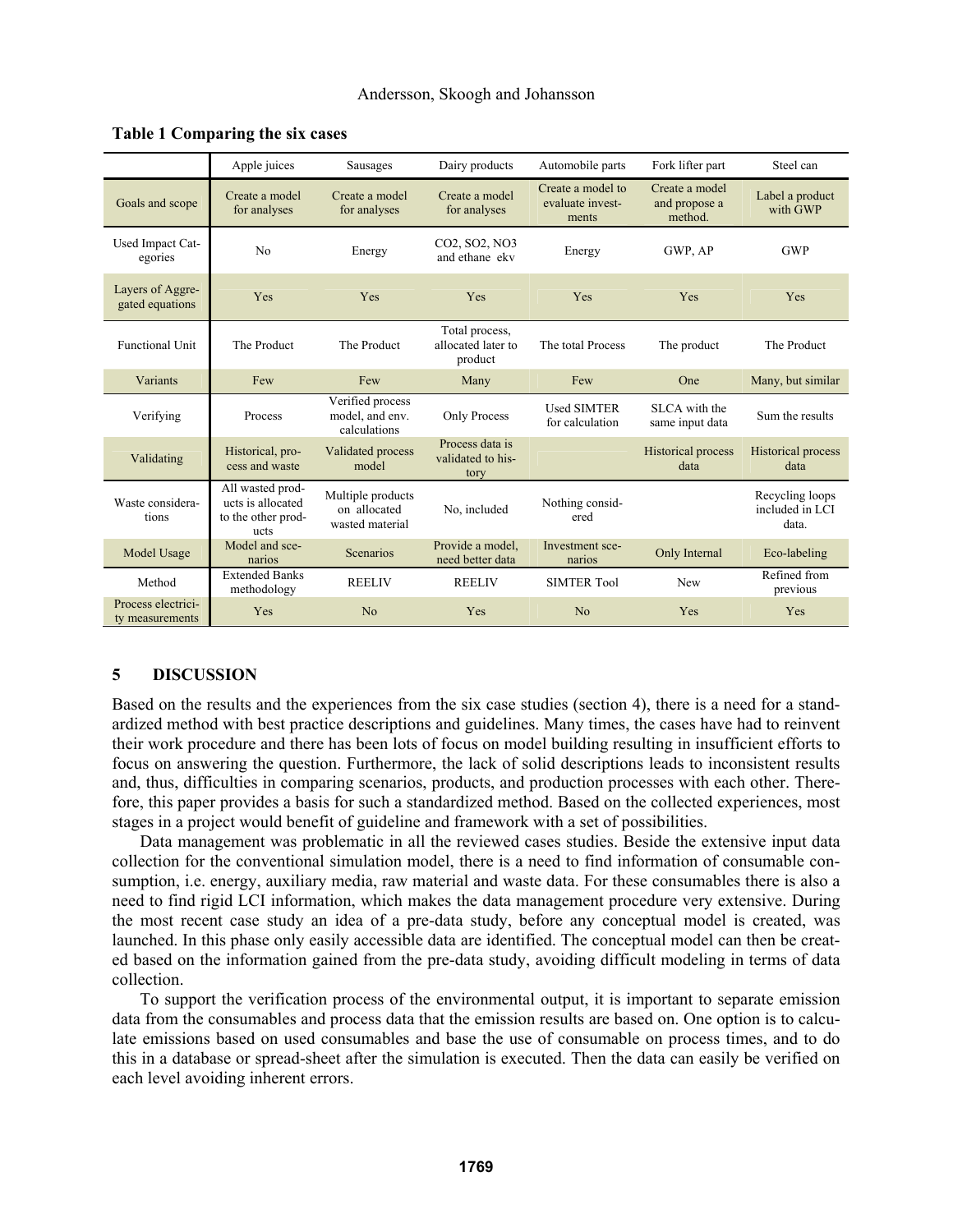For internal validation, one can use sensitivity analyses on the output data to get better prioritization strategies deciding what input information is most significant. The most important input data require more extensive data collection and data with higher quality. The most significant information can be conventional process data, consumable consumption or environmental LCI data.

 Validation for the LCA studies in general is preformed through an external review process. To be able to trustfully use the results from a LCA in a DES approach, an external review is hard to avoid. There is a high dependence on the collected data, used LCI data sets, and system boundaries.

 Only two of the studied cases considered overheads such as the emissions of facilities and supporting functions. The allocation to other products using the same resources should (according to ISO 14040) primarily be based on system integration, which in many cases is very time consuming, secondly be based on physical factors as used space, weight, or volume. The final option is to base the allocation on economic factors. For facilities the physical space used for the product compared to other can be used. This approach was used in both the fork lift case and the steel can case. In the fork lift case, other allocation approaches was evaluated and discussed. The results proved a big difference between allocation methods and it is therefore important to choose a method that represent the why the shared resources exist or is using more consumables, i.e. energy. This problem further exemplifies the importance of clear guidelines to enable a standardized work procedure and, thus, consistent analysis results.

 This paper analyzes and compares six case studies, all with connection to the affiliation of the authors. Including other cases could result in different experiences. However, the contact persons for all cases are available for the authors, enabling interviews and better background information of the cases. This paper promotes any research of tools or standardized methods to be used in a combined approach of DES and LCA. There is a need to support the simulation modeler with a standardized method covering all

steps of a project (e.g. system delimitations, model building, data sources and analysis, and communication of analysis results) when combining two such different areas as LCA and DES. Given further development on increased efficiency and standardization, there is substantial potential in using DES models with LCA data for improvement of sustainability performance in production systems as well as for ecolabeling and benchmarking of products, both for manufacturing companies and end users.

#### **6 CONCLUSION**

This paper has provided a list of experiences from projects combining LCA and DES. From the experiences and diverse methods used in the cases it is clear that a standardized methodology is needed. The application of DES for sustainability analyses has been developed during the latest decade and there is now enough documented information to provide useful recommendations for further research. A review of six real-world case studies resulted in a list of advices and experiences focusing on the project set-up, methodological choices, and data management problems. The most frequently mentioned experiences and problem areas are (see Section 4 for further details):

- Vague problem formulation resulting in unnecessarily extensive and expensive models not answering the correct question.
- Non-standardized verification and validation procedures resulting in unreliable results inappropriate for comparisons and benchmarking.
- Data management is expensive, showing the importance of well-structured and limitative methods.

 The six investigated cases studies are extracted from three more comprehensive research projects on combining DES and LCA and put on a timeline showing how the research objectives have evolved over time. The first project focused on methodological development, the second project on software development, and the third on standardizing the work-procedures and performance indicators in order to increase efficiency and enable benchmarking. This timeline shows that initial experiences from model and software development have, during the latest years, been replaced with concerns about the application of various allocation strategies for overhead costs and other more mature problems. Together the three projects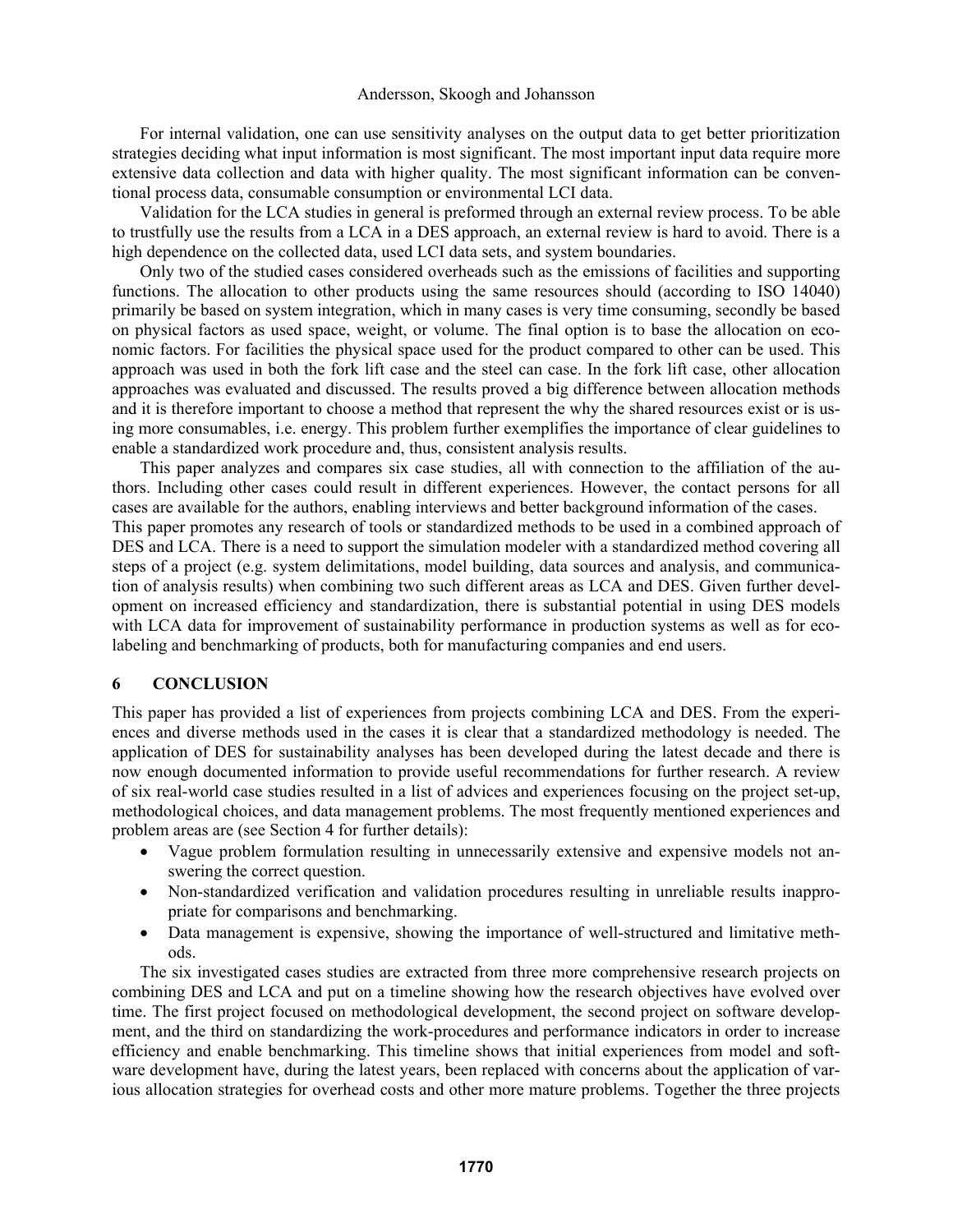provide a holistic view of how to perform a LCA analyst in DES and the six cases studies show that it is feasible, and yet promising, to perform detailed sustainability analyses within DES.

 The result will be used for method development and as input for special tool development. The tool development started in a previous article by Andersson et al. (2012).

#### **ACKNOWLEDGEMENTS**

The researchers would like to acknowledge all the authors and modelers of the studied cases.

The funding for this research is granted by ProViking through the EcoProIT project.

 This work has been carried out within the Sustainable Production Initiative and the Production Area of Advance at Chalmers University of Technology, which is gratefully acknowledged.

### **REFERENCES**

- Alvemark, O. & F. Persson. 2007. "*Flödessimulering av livsmedelsproduktion; syrade mejeriprodukter".* Institutionen för produkt- och produktionsutveckling, Produktionssystem, Chalmers tekniska högskola.
- Andersson, J., B. Johansson, J. Berglund & A. Skoogh 2012. "Framework for Ecolabeling using Discrete Event Simulation" *In: Proceedings of the 2012 Spring Simulation Multiconference*
- Andersson, J., A. Skoogh & B. Johansson 2011. "Environmental Activity Based Cost using Discrete Event Simulation" *In: Proceedings of the 2011 Winter Simulation Conference* Edited by: S. Jain, R. R. C., J. Himmelspach, K.P. White, and M. Fu.
- Banks, J. & B. L. Nelson 2010. *Discrete-event system simulation*, Prentice Hall.
- ELCD 2012. "European Reference Life Cycle Database" http://lca.jrc.ec.europa.eu/lcainfohub/datasetArea.vm
- Ingvarsson, A. & C. Johansson. 2006. "*Flödessimulering av livsmedelsproduktion; Ingemar Johansson i Sverige AB".* Institutionen för produkt- och produktionsutveckling, Produktionssystem, Chalmers tekniska högskola.
- ISO International Organization for Standardization 2006a. "ISO 14040:2006b Environmental management -- Life cycle assessment -- Principles and framework" Geneva
- ISO International Organization for Standardization 2006b. "ISO 14044:2006c Environmental management -- Life cycle assessment -- Requirements and guidelines" Geneva
- Lind, S., B. Johansson, J. Stahre, C. Berlin, Å. Fasth, J. Heilala, K. Helin, S. Kiviranta, B. Krassi, J. Montonen, H. Tonteri, S. Vatanen & J. Viitaniemi. 2009. "SIMTER - A Joint Simulation Tool for Production Development".
- Lind, S., B. Krassi, B. Johansson, J. Viitaniemi, J. Heilala, J. Stahre, S. Vatanen, Å. Fasth & C. Berlin 2008. "SIMTER: A Production Simulation Tool for Joint Assessment of Ergonomics, Level of Automation and Environmental Impacts." *In: The 18th International Conference on Flexible Automation and Intelligent Manufacturing*
- Lindskog, E., L. Lundh, J. Berglund, Y. T. Lee, A. Skoogh & B. Johansson 2011. "A Method for Determing the Environmental Footprint of Industrial Products using Simulation" *In: Proceedings of the 2011 Winter Simulation Conference* Edited by: S. Jain, R. R. C., J. Himmelspach, K.P. White, and M. Fu
- Löfgren, B. & A.-M. Tillman 2011. "Relating manufacturing system configuration to life-cycle environmental performance: discrete-event simulation supplemented with LCA" *Journal of Cleaner Production,* 19**,** 2015-2024.
- Persson, D. & J. Karlsson. 2007. "*Flödessimulering av livsmedelsproduktion; Kiviks Musteri AB En studie inom forskningsprojektet REELIV".* Institutionen för produkt- och produktionsutveckling, Produktionssystem, Chalmers tekniska högskola.
- Sargent, R. G. Verification and validation of simulation models. *In:* Simulation Conference (WSC), Proceedings of the 2010 Winter, 5-8 Dec. 2010 2010. 166-183.